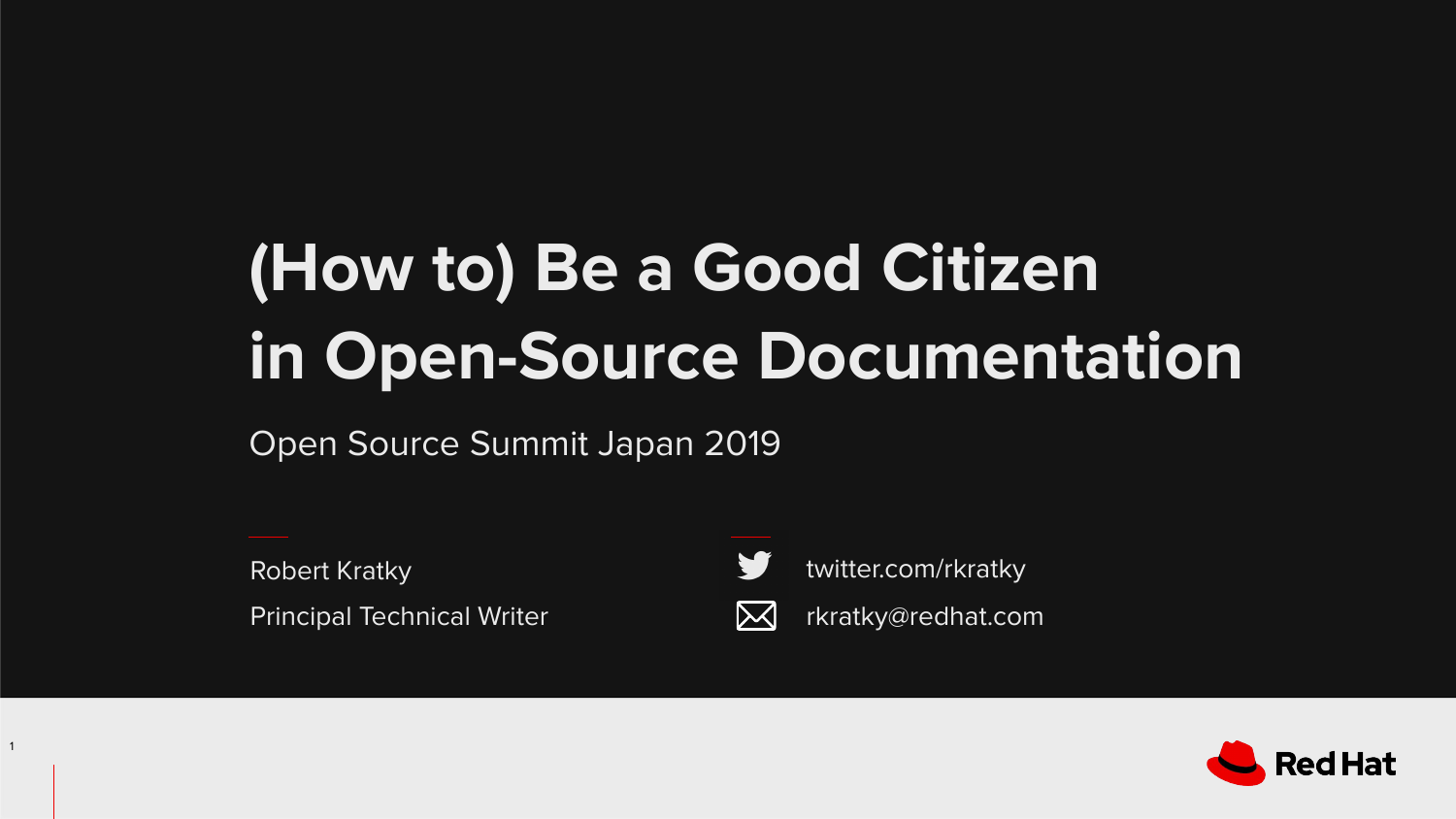#### In this presentation

Why docs & how docs differ from code

Good practices

Take docs seriously

Be reasonably humble

Make it easy for contributors

How to downstream docs efficiently

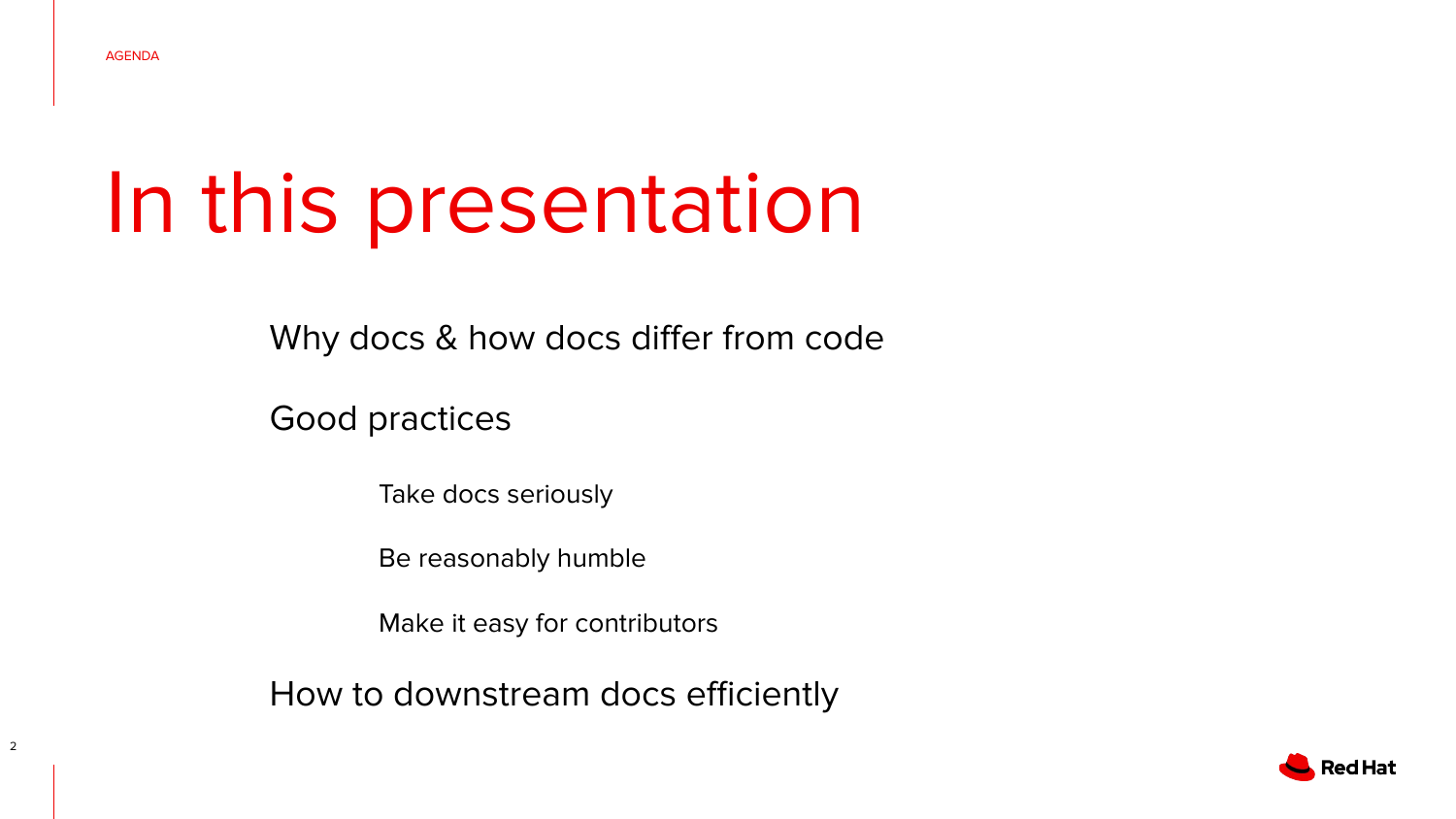# Why (upstream) docs?

(Good) docs help the project

(Downstream) product docs made simpler

Easy way to get involved in a community

For you

For new contributors

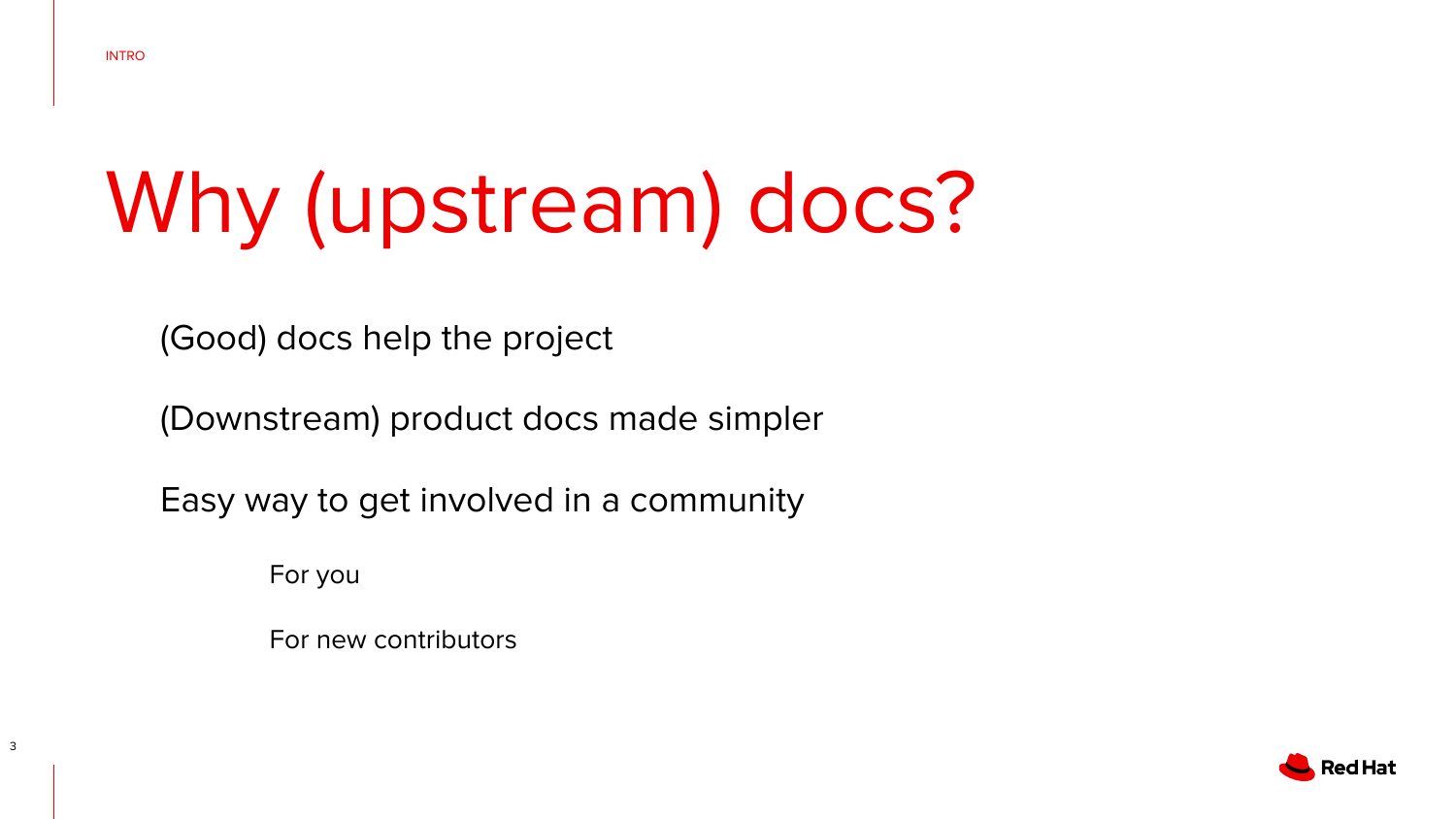#### How docs differ from code?

They don't! (Or they don't have to.)

Plain-text source code

Live in Git  $\sqrt{}$ 

CI/CD for testing & deployment (publishing)

⇒ **"Docs as code"**

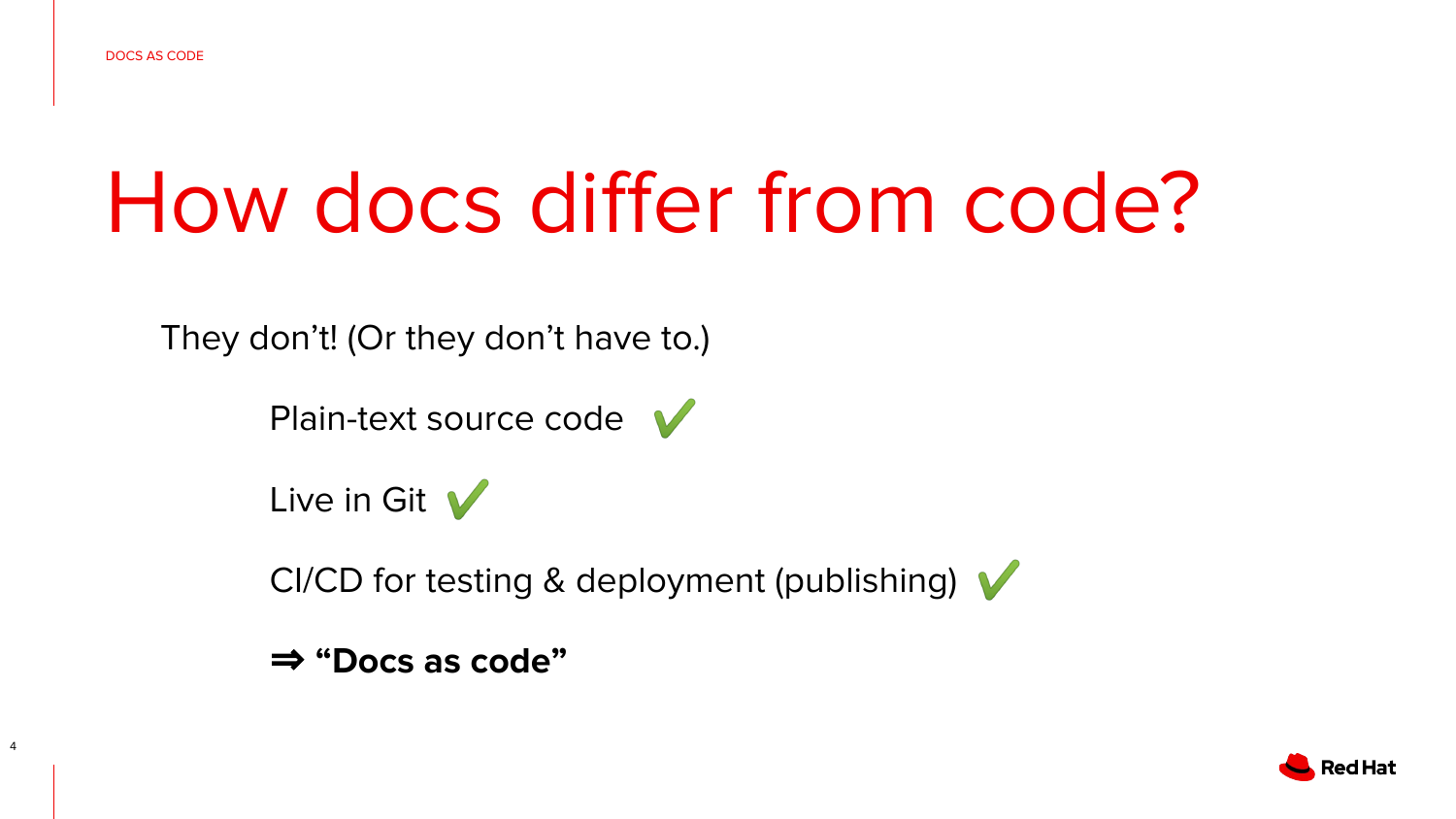# Take docs seriously

Make docs a part of your development process

Build a dedicated docs team (get tech writers)

Ensure docs are up-to-date & tested

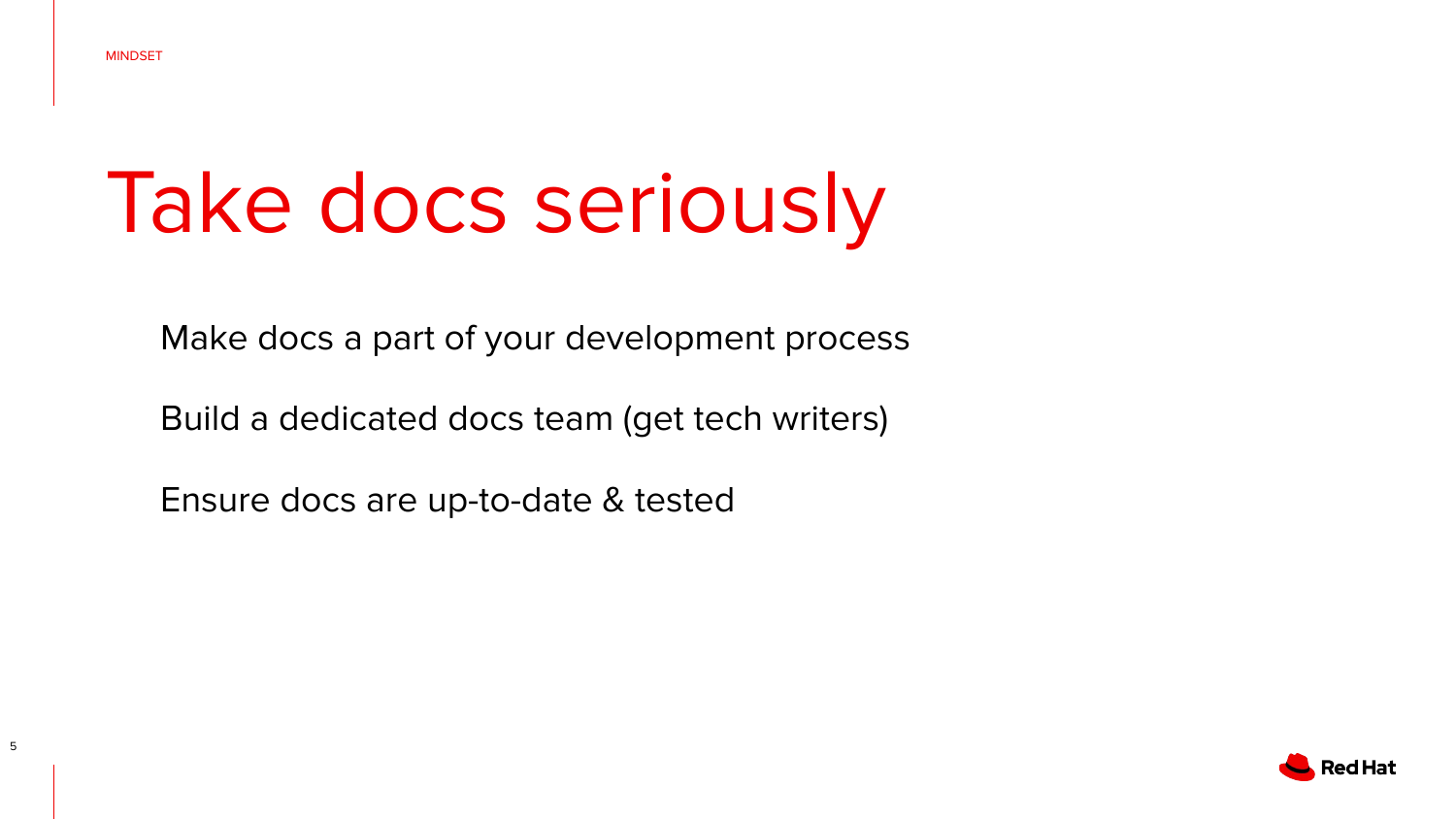### Be reasonably humble

If a community exists, respect it

If you're building a community, don't behave like you own it (even if you do)

Don't ignore community contributions

Community Docs Collaboration Guide (example: [https://redhat-documentation.github.io/community-collaboration-guide/\)](https://redhat-documentation.github.io/community-collaboration-guide/)

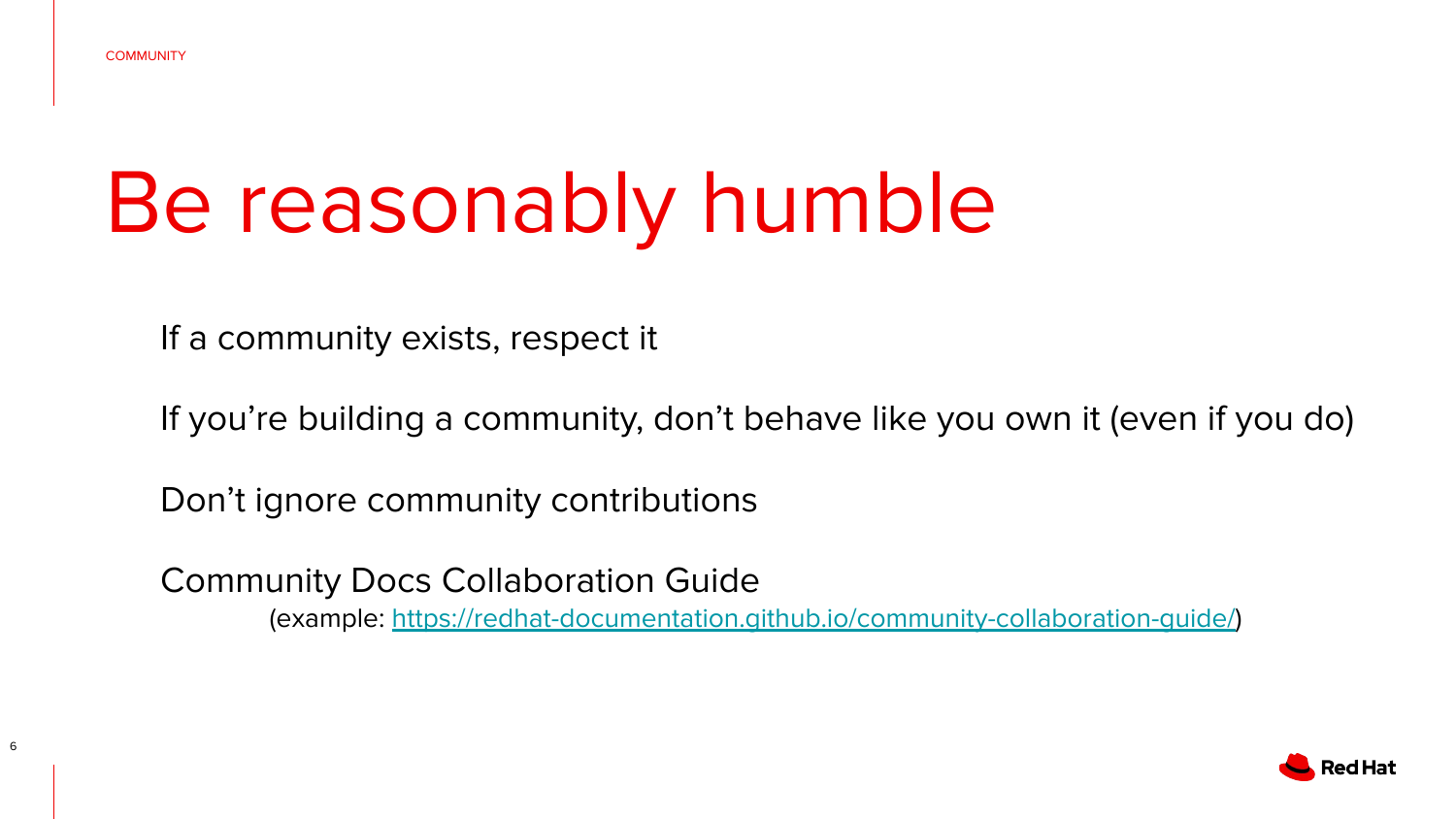# Make it easy for contributors

Provide docs for contributors (CONTRIBUTING.md)

Define terminology & conventions + create or choose a style guide (example: [https://redhat-documentation.github.io/asciidoc-markup-conventions/\)](https://redhat-documentation.github.io/asciidoc-markup-conventions/)

Use templates

(example:<https://redhat-documentation.github.io/modular-docs/>)

Allow for local building of docs on all platforms

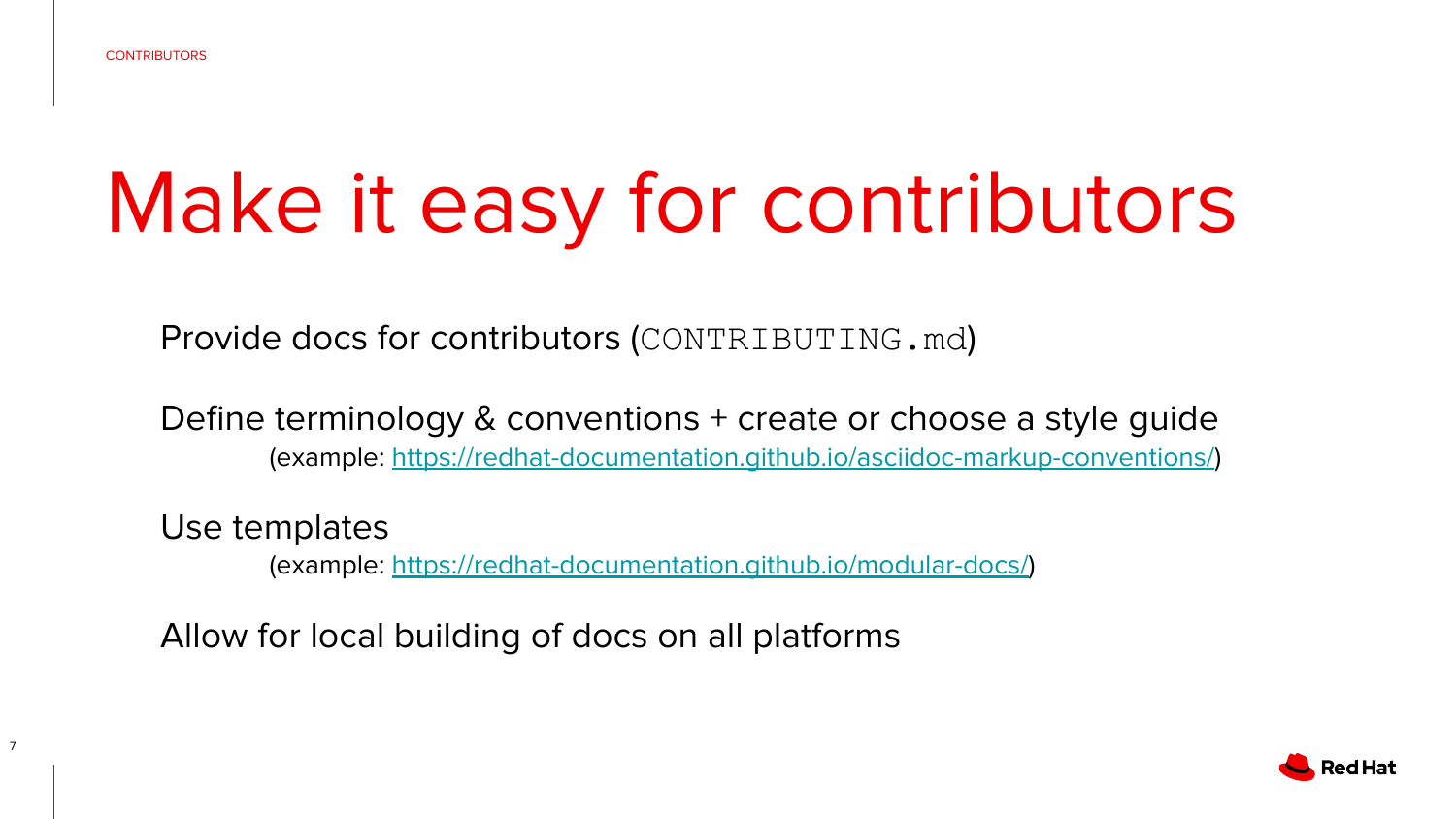#### How to downstream efficiently

Upstream first (develop in upstream and then productize)

Use the same markup language in upstream and downstream

Don't diverge from upstream; even if you do, single-source

Automate the downstreaming process

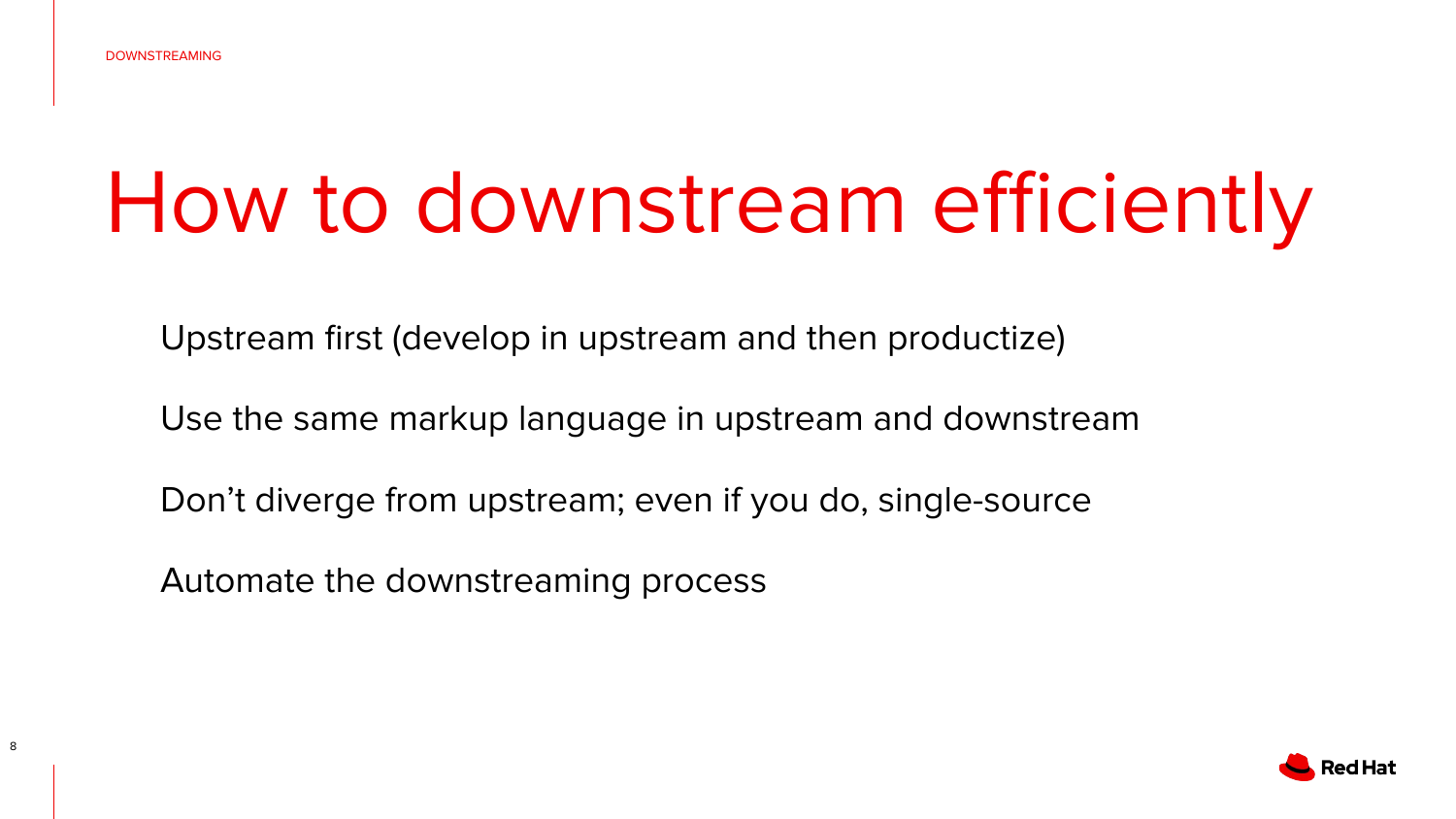# Takeaways & questions

Don't underestimate docs

Be a good community member

Make life easy for all contributors

Develop in upstream for a healthy community & efficient productization